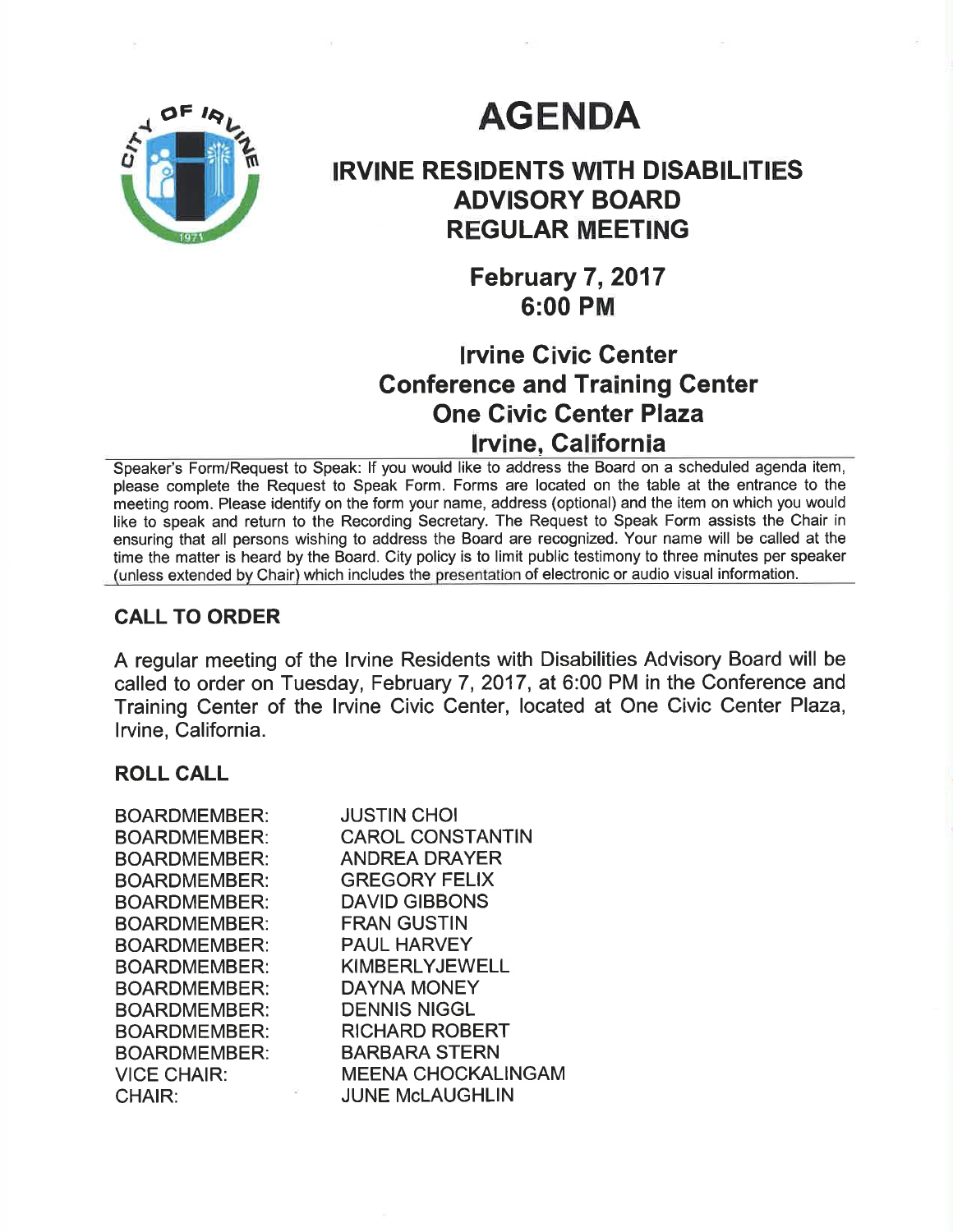## INTRODUCTIONS

## PRESENTATIONS

lrvine Unified School District (IUSD) Adapted Physical and/or Special Needs - Leslie Oehlman, Teacher

## ANNOUNCEMENTS/COMMITTEE REPORTS/BOARD REPORTS

Announcements are for the purpose of presenting brief comments or reports, are subject California Government Code Section 54954.2 of the Brown Act and are limited to 15 minutes per meeting.

#### Announcements/Reports

- <sup>1</sup>. Staff Announcements/Reports
	- Disability Services Program Update
	- Updated Irvine Junior Games Flier
- 2. Boardmember Announcements/Reports

#### **Committee Announcements/Reports**

- 3. Community Awards Program Nominations
	- . Recommended Updates to Program Criteria

#### ADDITIONS AND DELETIONS TO THE AGENDA

Additions to the agenda are limited by California Government Code Section 54954.2 of the Brown Act and for those items that arise after the posting of the Agenda and must be acted upon prior to the next Board meeting.

## PUBLIC COMMENTS

Any member of the public may address the Board on items within the Board's subject matter jurisdiction but which are not listed on the Agenda during PUBLIC COMMENTS. However, no action may be taken on matters that are not part of the posted agenda. PUBLIC COMMENTS are scheduled for 30 minutes and are limited to 3 minutes per person. lf you wish to speak, please complete a Speaker's Form and submit it to the Recording Secretary.

## BOARD BUSINESS

## 1. APPROVAL OF IRVINE RESIDENTS WITH DISABILITIES ADVISORY BOARD MINUTES

AGTION: Approve minutes of the lrvine Residents with Disabilities Advisory Board regular meeting held January 3,2017.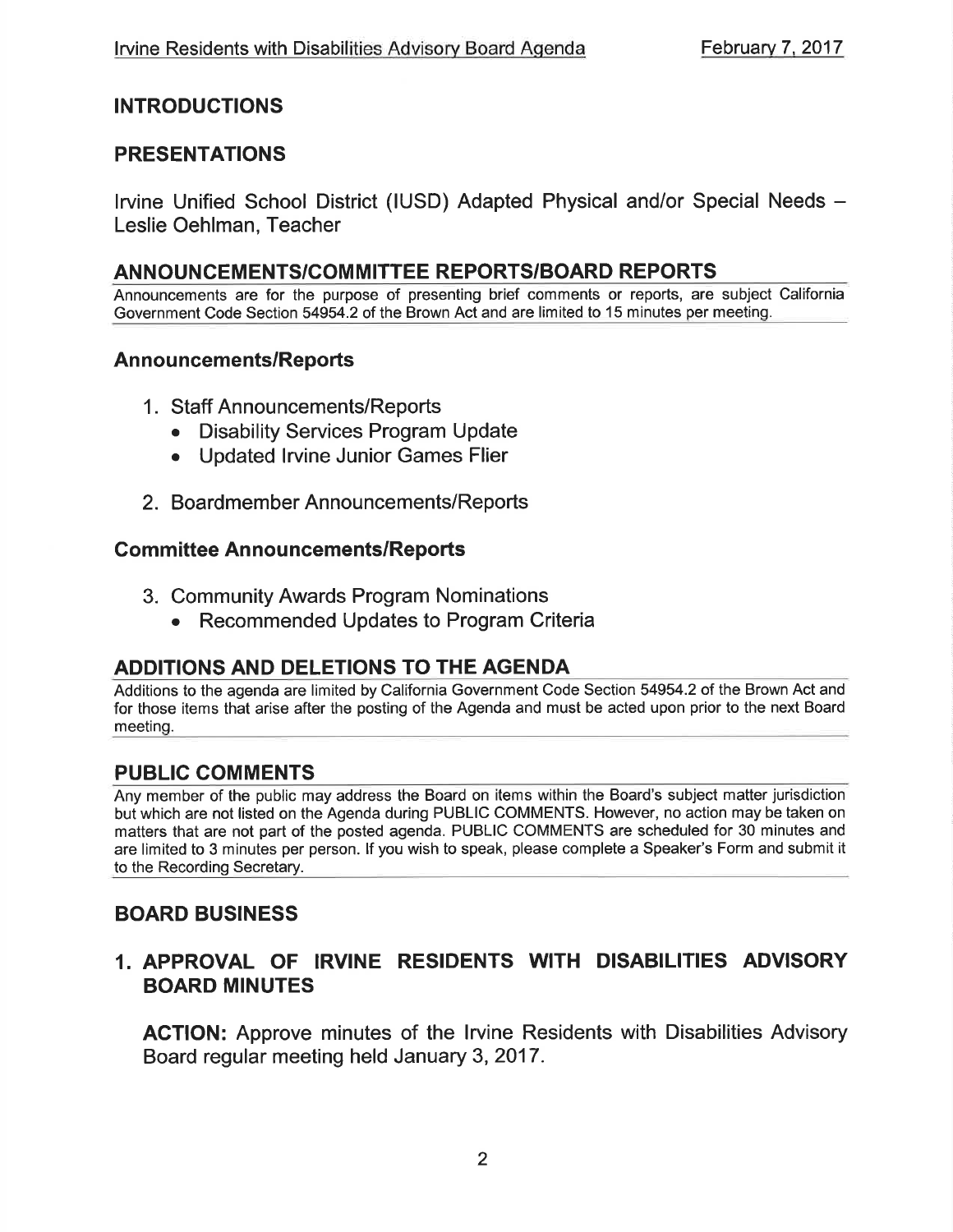## BOARD DISCUSSION

- ABLE Act Boardmember Harvey
- Uber Assist Boardmember Harvey
- . Cell Phone Locator/Tracking Application "tile" Boardmember Harvey
- Disability Services Needs Assessment Update Community Services Supervisor Susie Blanco

ADJOURNMENT to an lrvine Residents with Disabilities Advisory Board regular meeting, Tuesday, March 7, 2017, 6:00 PM lrvine Civic Center, Conference Training room, 1 Civic Center Plaza, Irvine, California.